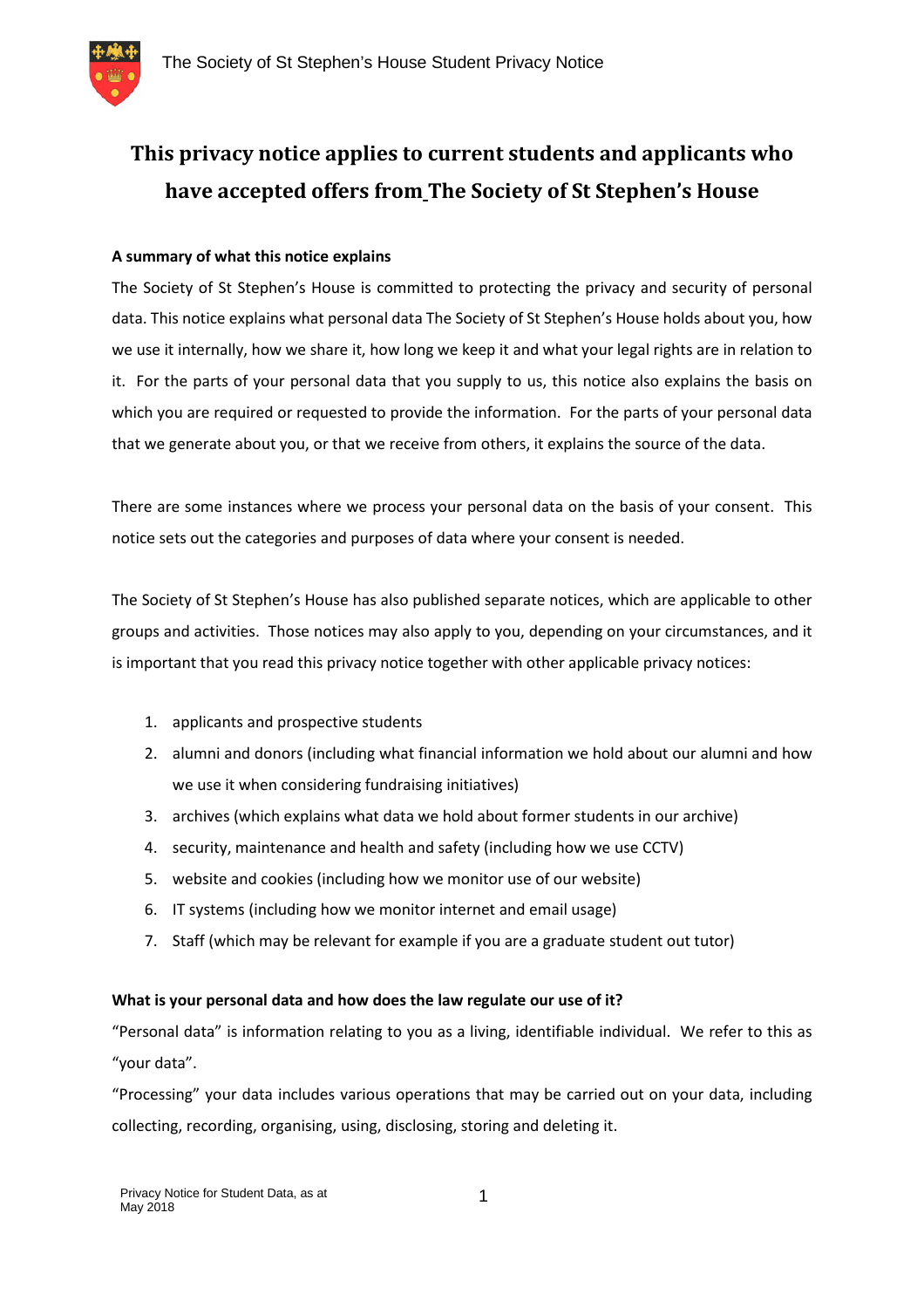Data protection law requires us:

- To process your data in a lawful, fair and transparent way;
- To only collect your data for explicit and legitimate purposes**;**
- To only collect data that is relevant, and limited to the purpose(s) we have told you about;
- To ensure that your data is accurate and up to date;
- To ensure that your data is only kept as long as necessary for the purpose(s) we have told you about;
- To ensure that appropriate security measures are used to protect your data.

You can access past versions of our privacy notices at the location: https://www.ssho.ox.ac.uk/about/policies.html

## **The Society of St Stephen's House's Contact Details**

If you need to contact us about your data, please contact dpo@ssho.ox.ac.uk

## **Data that you provide to us and the possible consequences of you not providing it**

The provision of most data that you provide to us is a contractual requirement. If you do not provide us with information that you are contractually obliged to provide, the consequences will depend on the particular circumstances. In some cases we may not be able to provide you with certain services; in other cases, this could result in disciplinary action or the termination of your contract.

## **Other sources of your data**

Apart from the data that you provide to us, we may also process data about you from a range of sources. These include:

- Data that we and our staff generate about you, such as during tutorials and in connection with your attendance and accommodation at The Society of St Stephen's House;
- The University of Oxford, which operates a number of systems that Colleges have access to, including access your examination results, fees outstanding, degree ceremony bookings, emergency contact details, student loan status, "right to work" checks and visa information, disability information and reports by supervisors;
- Your school or previous educational establishments or employers if they provide references to us;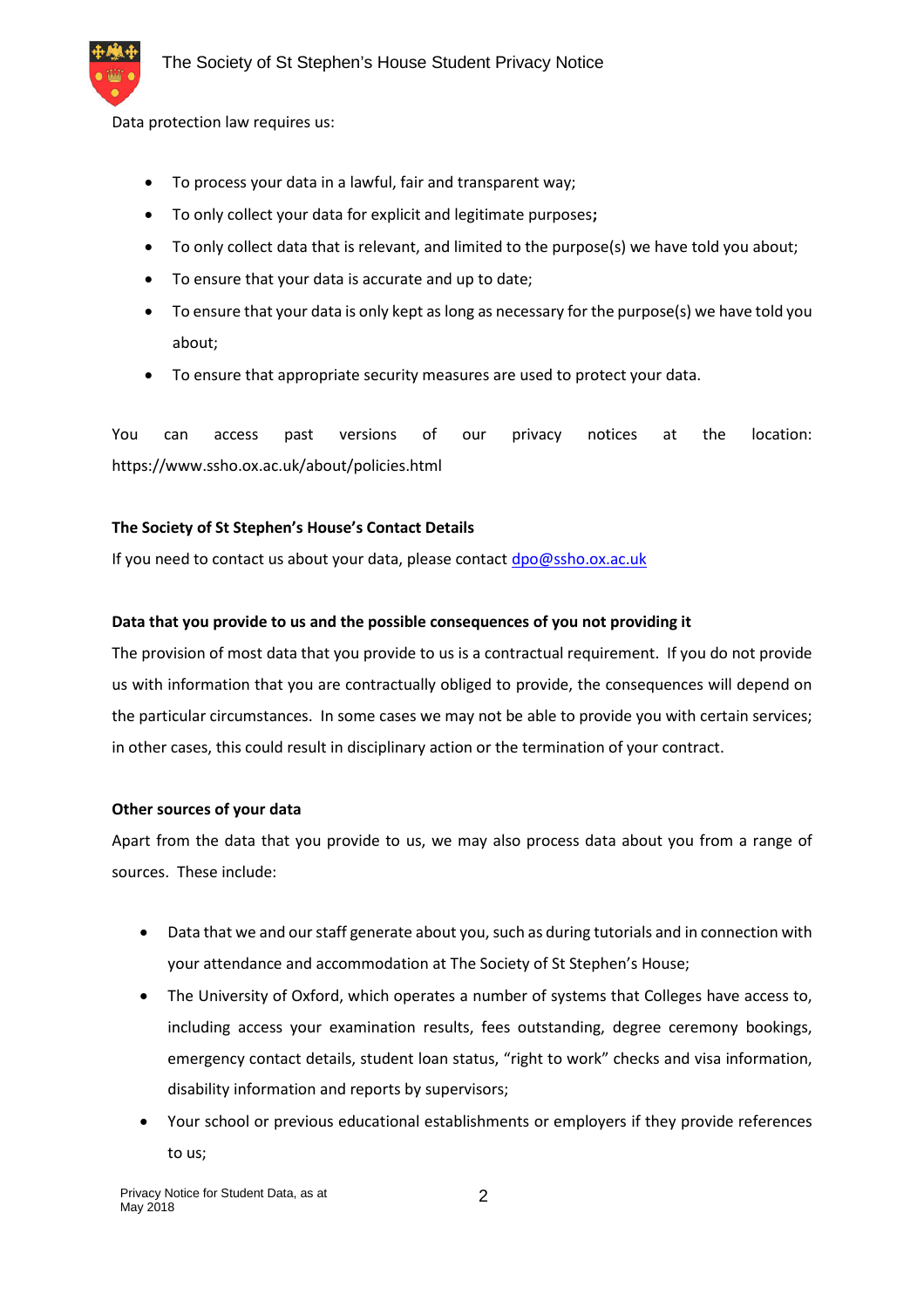

 Fellow students, family members, friends, visitors to The Society of St Stephen's House and other contacts who may provide us with information about you if and when they contact us, or vice versa.

#### **The lawful basis on which we process your data**

The law requires that we provide you with information about the lawful basis on which we process your personal data, and for what purposes.

Most commonly, we will process your data on the following lawful grounds:

- Where it is necessary to perform the contract we have entered into with you;
- Where it is necessary for the performance of a task in the public interest;
- Where it is necessary to comply with a legal obligation;
- Where it is necessary for our legitimate interests (or those of a third party) and your interests and fundamental rights do not override those interests.

We may also use your data, typically in an emergency, where this is necessary to protect your vital interests, or someone else's vital interests. In a small number of cases where other lawful bases do not apply, we will process your data on the basis of your consent.

## *How we apply further protection in the case of "Special Categories" of personal data*

"Special categories" of particularly sensitive personal data require higher levels of protection. We need to have further justification for collecting, storing and using this type of personal data. The Special Categories of personal data consist of data revealing:

- racial or ethnic origin;
- political opinions;
- religious or philosophical beliefs;
- trade union membership.

They also consist of the processing of:

- genetic data;
- biometric data for the purpose of uniquely identifying someone;
- data concerning health;
- data concerning someone's sex life or sexual orientation.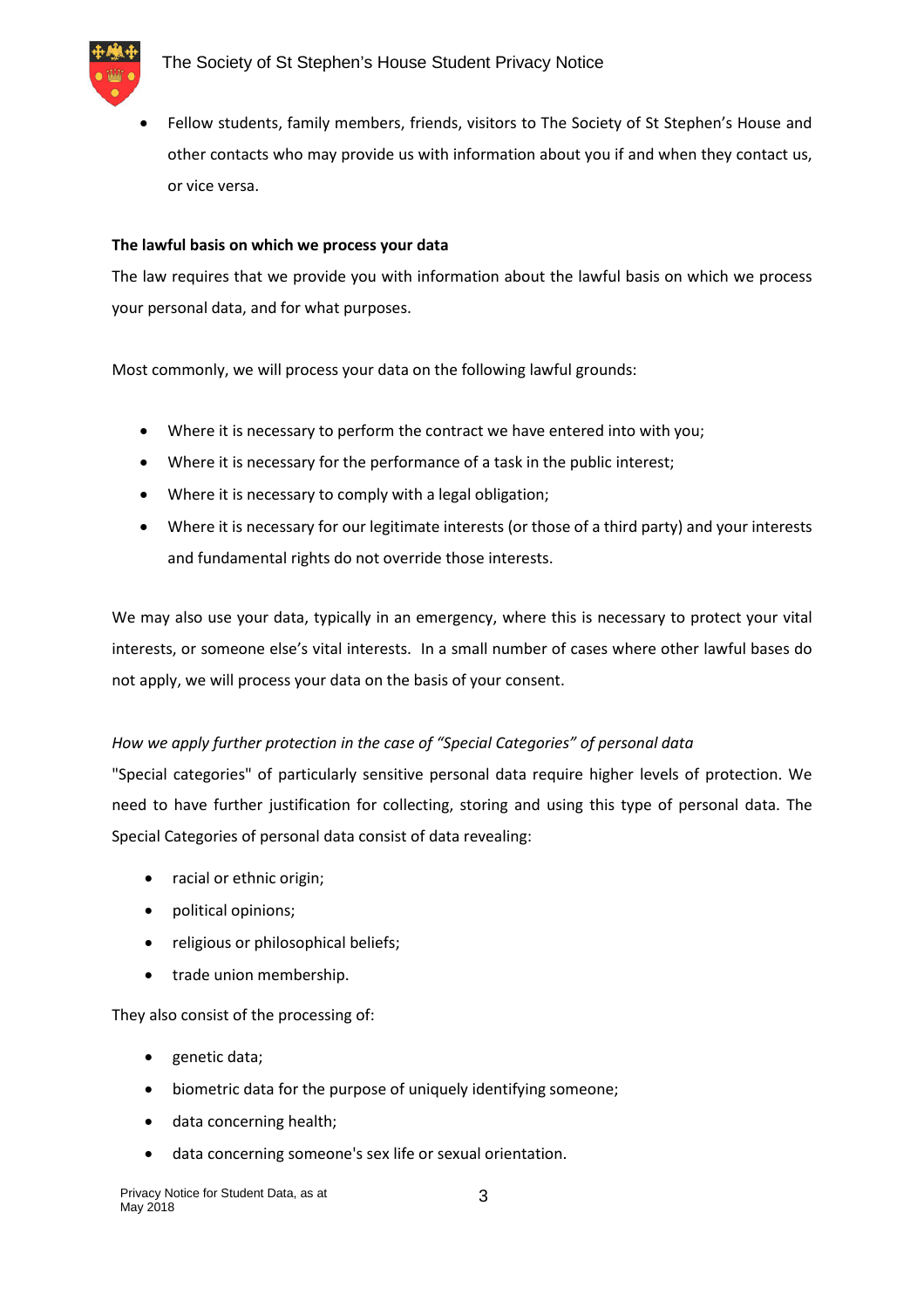

We may process special categories of personal data in the following circumstances:

- With your explicit written consent; or
- Where it is necessary in the substantial public interest, in particular:
	- o is necessary for the purposes of the prevention or detection of an unlawful act, must be carried out without the consent of the data subject so as not to prejudice those purposes; or
	- o for equal opportunities monitoring;
- Where the processing is necessary for archiving purposes in the public interest, or for scientific or historical research purposes, or statistical purposes, subject to further safeguards for your fundamental rights and interests specified in law.

We have in place an appropriate policy document and/or other safeguards which we are required by law to maintain when processing such data.

Less commonly, we may process this type of data where it is needed in relation to legal claims or where it is needed to protect your interests (or someone else's interests) and you are not capable of giving your consent, or where you have already made the data public.

## *Criminal convictions and allegations of criminal activity*

Further legal controls apply to data relating to criminal convictions and allegations of criminal activity. We may process such data on the same grounds as those identified for "special categories" referred to above.

## **Details of our processing activities, including our lawful basis for processing**

We have prepared a detailed table setting out the processing activities that we undertake, the source of the data, the reasons why we process it, how long we keep it and the lawful basis we rely on.

The table includes detailed information about how and why we process various categories of data, and the related lawful basis including:

- Details of which course you are studying
- Other data that is necessary to the operation of the The Society of St Stephen's House /student contract or to the functioning of The Society of St Stephen's House including: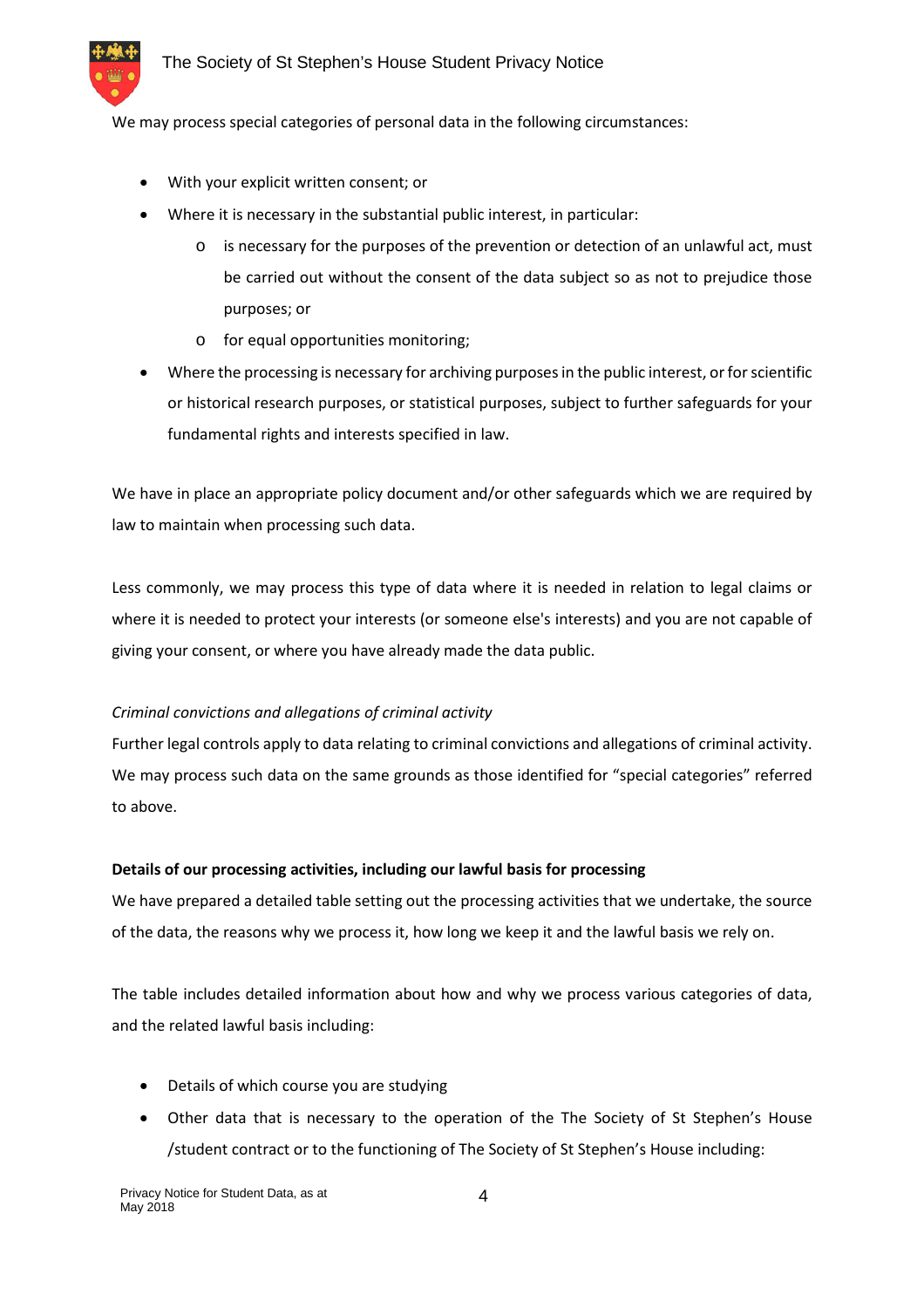

- o any data about you contained in your assessed work, our assessments of your work and details of any qualifications you are awarded;
- o details of any disciplinary complaints or decisions about you;
- o your contact and accommodation details;
- o any communications you have with us, and any communications we generate about you, for example if you ask us to defer your studies to a later academic year;
- o details of any payments that you make to us, including your bank/payment card details.
- Data you and others sent us when you applied to us (including information sent to us via UCAS and your predicted grades). This includes your academic record and personal statement which we use to assess your application;
- Details of any relevant criminal convictions, allegations or charges that we ask you to declare to us either when you apply to us, or whilst you are a student, or which are reported to us, and of any Disclosure and Barring Service checks that we request. Relevant criminal convictions or charges are those that indicate an applicant or student might pose an unacceptable risk to other students or staff.

More information is available for undergraduate admissions at:

https://www.ox.ac.uk/admissions/undergraduate/applying-to-oxford/decisions/criminalconvictions?wssl=1

And for graduate admissions at:

https://www.ox.ac.uk/admissions/graduate/applying-to-oxford/university-policies/criminalconvictions?wssl=1.

- Information that you voluntarily provide to us about any disabilities or health conditions you have, and about your age, ethnicity, gender, religion and belief, and/or sexual orientation. You may also provide this information to us as part of the equality monitoring that we undertake pursuant to our legal obligations under the Equality Act 2010.
- Where you inform us of a health condition or disability, we will take this information into account when considering whether to make a reasonable adjustment under equality law and in other cases where we are legally required to.
- Data about you that we have to collect by law (for example where UK immigration law requires us to record information about you, or to report it to the immigration authorities);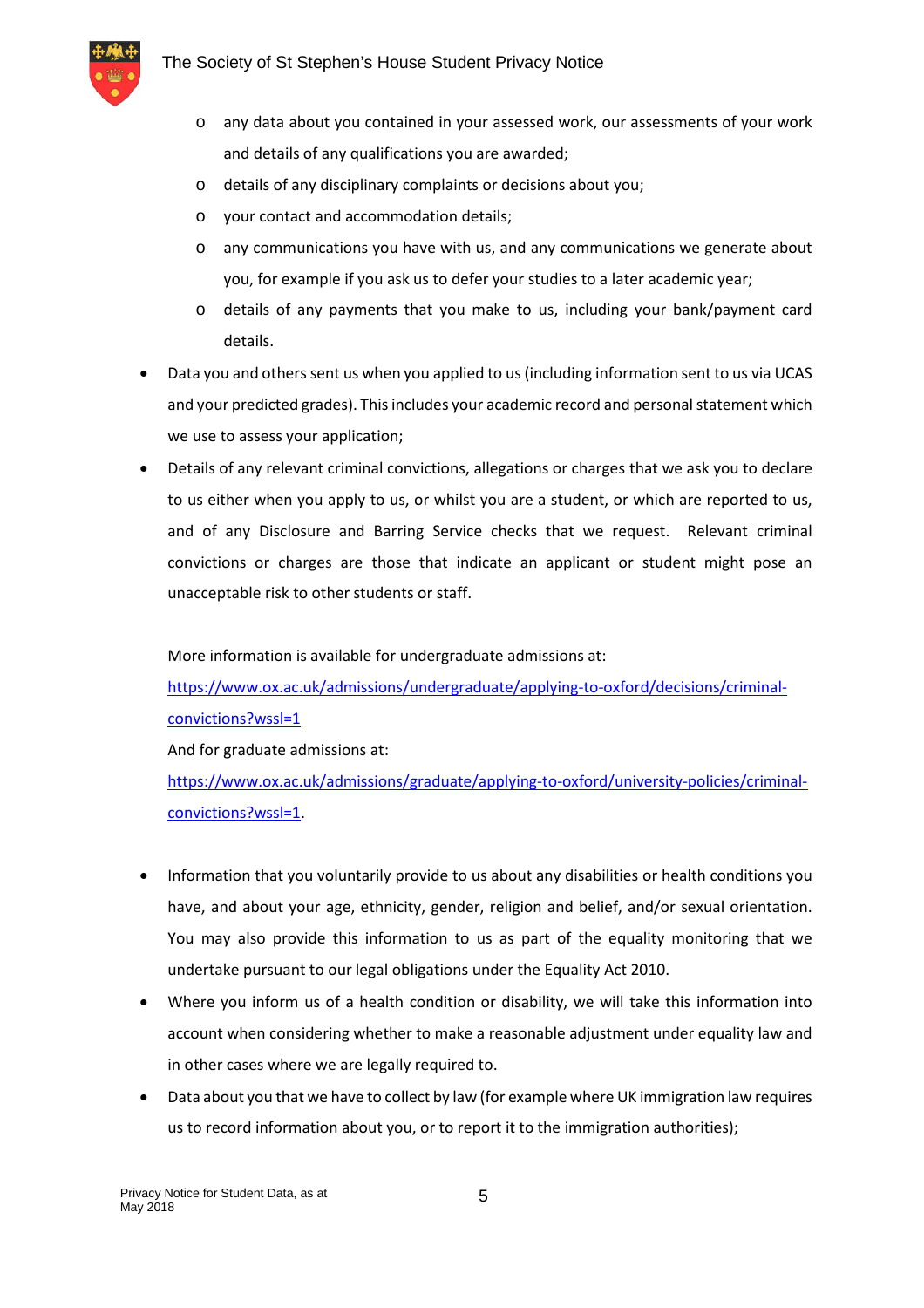

- Data that we voluntarily provide about you, either whilst you are a student or after you graduate, for example if you ask us for a reference.
- Bank and other payment details, where we need to reimburse you, or where you provide such details to us when making a payment.

#### **How we share your data**

We will not sell your data to third parties. We will only share it with third parties if we are allowed or required to do so by law. This includes for example:

- where we are required to report information about students that are subject to visa controls to UK Visas and Immigration;
- where we are required to report information to the University of Oxford in order for it to fulfil its obligations to report information to the Higher Education Statistics Agency or its successor body in order to comply with regulatory obligations;
- where we decide to report alleged criminal misconduct to the police;

It also includes disclosures where the third party is an agent or service provider appointed by The Society of St Stephen's House to enable us to operate effectively, provided we are satisfied that appropriate safeguards have been put in place to ensure adequate levels of security for your data.

All our third party service providers are required to take appropriate security measures to protect your personal information in line with our policies, and are only permitted to process your personal data for specific purposes in accordance with our instructions. We do not allow our third party providers to use your personal data for their own purposes.

## **Automated decision-making**

We do not envisage that any decisions will be taken about you based solely on automated means, however we will notify you in writing if this position changes.

#### **Sharing your data outside the European Union**

The law provides various further safeguards where data is transferred outside of the EU.

When you are resident outside the EU in a country where there is no "adequacy decision" by the European Commission, and an alternative safeguard is not available, we may still transfer data to you which is necessary for performance of your contract with us, or to take pre-contractual measures at your request.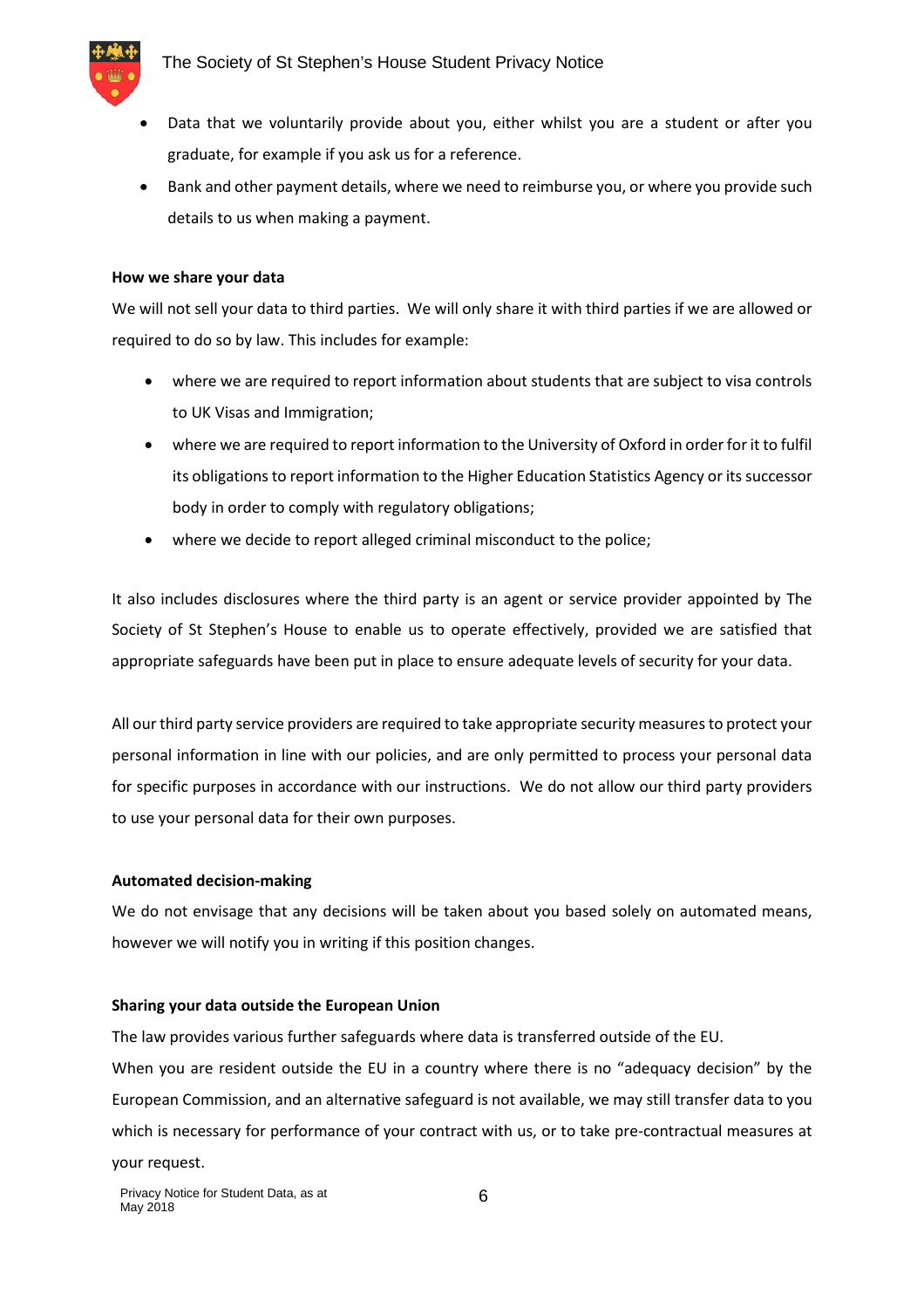

Otherwise, we may transfer your data outside the European Union, but only for the purposes referred to in this notice and provided either:

- There is a decision of the European Commission that the level of protection of personal data in the recipient country is adequate; or
- Appropriate safeguards are in place to ensure that your data is treated in accordance with UK data protection law, for example through the use of standard contractual clauses; or
- There is an applicable derogation in law which permits the transfer in the absence of an adequacy decision or an appropriate safeguard.

## **How long we keep your data**

The detailed table of processing activities explains how long we will keep your data. In some cases student data is retained permanently for archiving and/or research purposes, as explained in the table. The Society of St Stephen's House's privacy notice relating to its archives has further detail about the information retained in the archive and your rights when data is archived. Please note that we may keep anonymised statistical data indefinitely, but you cannot be identified from such data.

## **Your legal rights over your data**

Subject to certain conditions set out in UK data protection law, you have:

- The **right to request access** to a copy of your data, as well as to be informed of various information about how your data is being used;
- The **right to have any inaccuracies in your data corrected**, which may include the right to have any incomplete data completed;
- The **right to have your personal data erased** in certain circumstances;
- The **right to have the processing of your data suspended**, for example if you want us to establish the accuracy of the data we are processing.
- The right to receive a **copy of data you have provided to us**, and have that transmitted to another data controller (for example, another University or College).
- The **right to object to any direct marketing** (for example, email marketing or phone calls) by us, and to require us to stop such marketing.
- The **right to object to the processing of your information** if we are relying on a "legitimate interest" for the processing or where the processing is necessary for the performance of a task